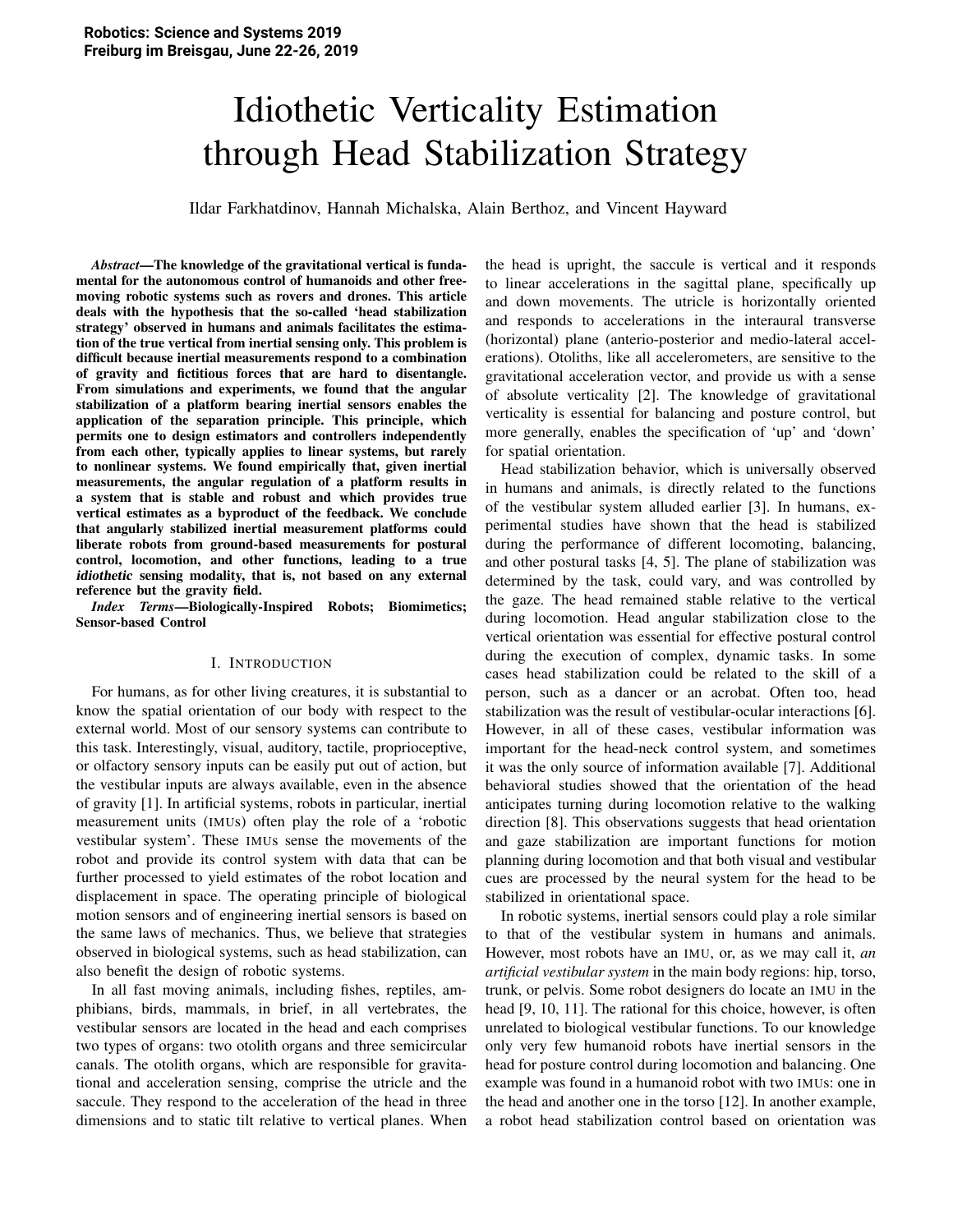demonstrated [13]. However, the performance of such systems was deemed insufficient owing to the latency of the sensory feedback. One additional exception was a proposal for a feedback learning algorithm based on artificial neural networks employed to stabilize head orientation independently from the trunk motions [14]. In other studies it was suggested that head and trunk stabilization contributes to stable passive walking in humanoid robots [15], however the dynamics of vestibular organs was not taken into consideration.

In this paper we model the biomechanics of the otolith organ, which is the main source of gravity-related information in the vestibular systems of animals. We use the model to elucidate the benefits of the ubiquitous head stabilization strategy. The understanding of how verticality estimation and head stabilization are achieved in biological systems may lead to better design and control of robotic systems, such as humanlike and animal-like walking robots, or free-roaming drones. The problem of modeling verticality estimation by a nonlinear Newton-method-based observer as well as an extended Kalman filter was previously addressed in [16, 17]. Here, we show empirically that the platform-inertial-measurement system—a strongly nonlinear system that we model in Section II and III—in closed-loop with a linear controller-observer pair yields local linearization of an otherwise fully nonlinear observer-based closed-loop system. Convergence follows from the robustness margin of the full linearization which is demonstrated in Section IV.

#### **II. MODELING VERTICALITY ESTIMATION**

# A. Brief recall of fictitious forces in non-inertial frames: the case of a free or constrained point mass

From Galileo, we know that the measurement of the gravitational acceleration,  $q$ , is invariant in a frame moving at constant velocity and which does not rotate. It is the very definition of an 'inertial frame' where all free motions can be explained by a uniform acceleration field. A point located by a vector  $r$  in an inertial frame is located in another frame, 1, by  $r^1r = r - r_1$ , where  $r_1$  is the vector locating the origin of frame 1. Let this frame accelerate at rate  $a_1$ , from vector addition, the acceleration of free-falling bodies relatively to 1 is  ${}^{1}g = g - a_1$ . To an observer fixed with respect to 1, the quantity  $m a_1$  is a 'fictitious force' acting on a mass m. The tests,  $|{}^1g| \neq |g|$  and  ${}^1\dot{g} \neq 0$ , can tell an observer that the frame of observation is not inertial. If the frame rotates at rate  $\omega_1$ , there are additional fictitious forces,

$$
{}^{1}g = g - \underbrace{\dot{\omega}_{1} \times r_{1}}_{\text{Euler}} - \underbrace{2\omega_{1} \times v_{1}}_{\text{Coriolis}} - \underbrace{\omega_{1} \times (\omega_{1} \times r_{1})}_{\text{centrifugal}} - a_{1}, \quad (1)
$$

where the Euler term results from the angular acceleration of the moving frame, the Coriolis term forces the mass to remain in a fixed plane of rotation, the centrifugal term tends to force the mass to travel in straight line, and where the last term is due to relative acceleration. An observer moving with frame 1 will see masses fall according to field  $(1)$ , but for an observer in the inertial frame, the same masses will fall according to q. If a mass attached to an ideal force sensor is forced to move, all these terms appear in the measurement since the force  $-m<sup>1</sup>g$  acts on the mass to keep it fixed with respect to the moving frame.

#### B. Head and otoliths dynamics

In the vestibular system, the movements of the otolith organs, small solid masses immersed in a viscous fluid, is the response to the gravitational field and to fictitious forces induced by the movements of the head. In an accelerometer, a small test mass is constrained to move along one single direction but responds to the same forces. The otolith masses are constrained to move in two directions. These cases differ only by the constraints imposed on the movements of the test mass. Verticality sensors, such as the otolith organs or inclinometers, can be modeled as damped spherical pendula. Such a pendulum system has two interesting properties. It can be implemented in the form of a liquid-based inclinometer, a device that is free from injurious properties such as hysteresis. The spherical pendulum is also a reasonable model for the otolith organs which gives our results biological relevance. The mechanical model of a platform representing a head and a pendulum representing otolith organs is shown in Fig. 1.



Fig. 1. A. Mechanical system used to model the head and the vestibular system. B. Sagittal plane projection of the system.

Quantities that are sensitive to the frame in which they are expressed are given a left superscript to indicate it. Frame II is the inertial frame with unit vectors,  $\{ \mathbb{I}i, \mathbb{I}j, \mathbb{I}k \}$ ; frame  $\mathbb{H}$ ,  $\{ \mathbb{H}_{i}, \mathbb{H}_{j}, \mathbb{H}_{k} \}$ , is the body-fixed head-centered frame; frame S,  $\{ \mathbb{S}_{i}, \mathbb{S}_{j}, \mathbb{S}_{k} \}$ , is the body-fixed pendulum (sensor) coordinate frame, such that its  $\mathscr{S}_k$  axis is aligned with the arm of the pendulum and the pivot coincides with the center of mass of the head. We model the head, H, as a symmetric rigid body rotating about its center of mass with inertia tensor  ${}^{\mathbb{H}}J_{H} = J_{H}I_{3}$ . The orientation of the head frame,  ${}^{\mathbb{H}}$  w.r.t. I, is described by a rotation matrix,  $_{\mathbb{R}}\mathbf{R}_{\mathbb{H}} \in SO(3)$ , that transforms by left multiplication vectors expressed in H to vectors expressed in I. The center of mass of the head coincides with its center of rotation and it is constrained by a spherical joint. The expressions describing the dynamics of multi-body systems are considerably simplified if they are expressed in body-fixed coordinates. For the head, neglecting the influence of the movements of the pendulum, if  $\mathbb{H}_{\mathbb{Z}} \omega_{\mathbb{H}} \in \mathcal{R}^3$ expresses the angular velocity of  $\mathbb H$  w.r.t.  $\mathbb I$ , the dynamics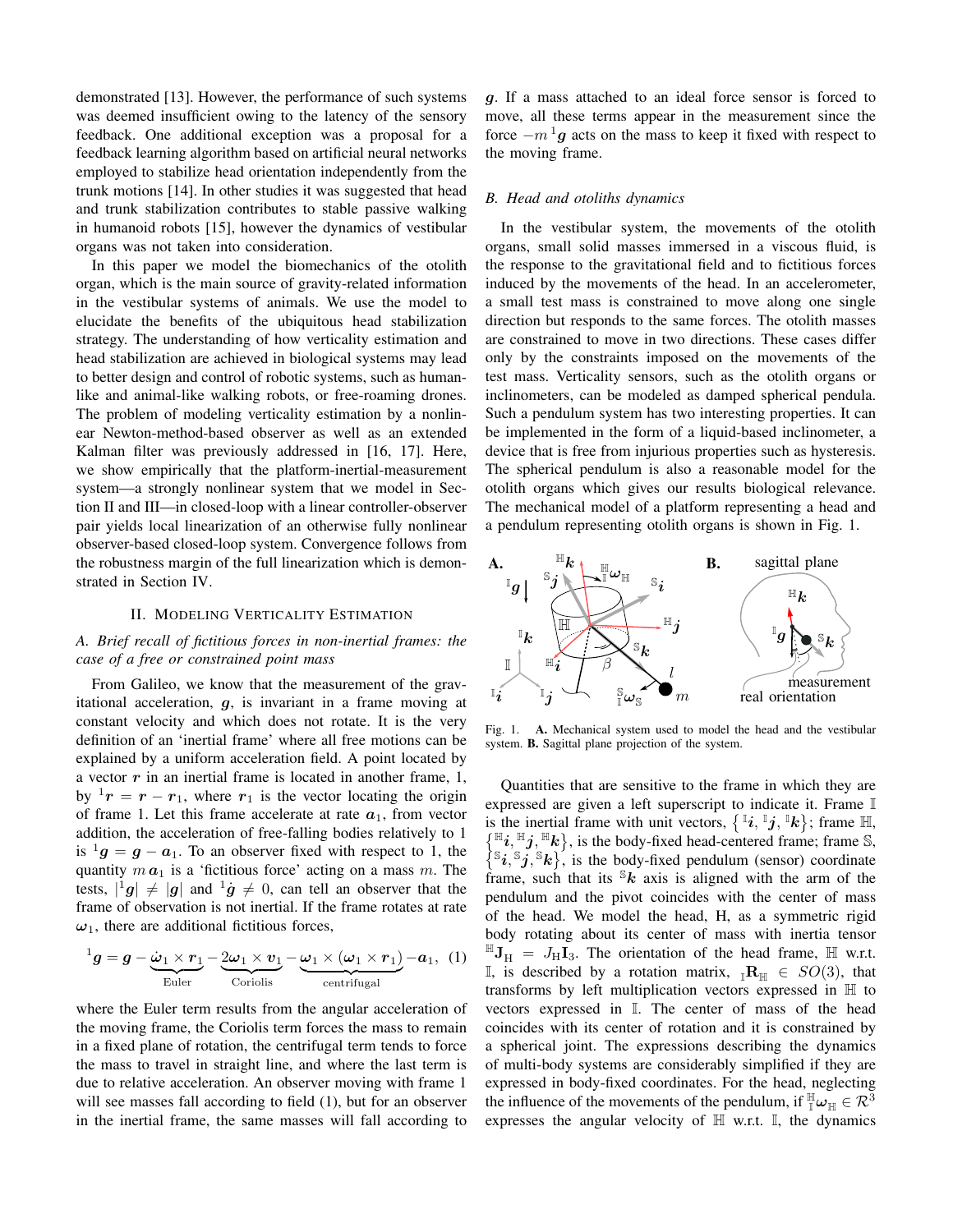forced by a torque  ${}^{\mathbb{H}}\tau \in \mathcal{R}^3$  obeys,

$$
\begin{aligned} {}^{\mathbb{H}}\mathbf{J}_{\mathrm{H}} \, {}^{\mathbb{H}} \boldsymbol{\dot{\omega}}_{\mathbb{H}} &= - {}^{\mathbb{H}}_{\mathbb{I}} \boldsymbol{\omega}_{\mathbb{H}} \times {}^{\mathbb{H}} \mathbf{J}_{\mathrm{H}} \, {}^{\mathbb{H}}_{\mathbb{I}} \boldsymbol{\omega}_{\mathbb{H}} + {}^{\mathbb{H}} \boldsymbol{\tau} \\ {}_{\mathbb{I}} \dot{\mathbf{R}}_{\mathbb{H}} &= {}_{\mathbb{I}} \mathbf{R}_{\mathbb{H}} \, {}^{\mathbb{H}}_{\mathbb{I}} \boldsymbol{\dot{\omega}}_{\mathbb{H}}, \end{aligned}
$$

where  $\mathbb{H} \tilde{\omega}_{\mathbb{H}}$  is a skew-symmetric matrix of the platform angular velocity. The orientation of the pendulum frame, S, w.r.t. I, is described by a rotation matrix,  $_{\mathbb{T}}\mathbf{R}_{\mathbb{S}}$ . The pendulum has a concentrated mass,  $m$ , a length,  $l$ , and damping,  $\beta$ . Let  ${}^{\mathbb{S}}\mathbf{J}_{\mathcal{S}}$  be the inertia tensor of the pendulum,  ${}^{\mathbb{S}}_{\mathbb{I}}\boldsymbol{\omega}_{\mathcal{S}}$  its angular velocity w.r.t. the inertial frame, and  ${}^{\mathbb{S}}l = (0 \ 0 \ l)^{\mathrm{T}}$  the vector from the pivot of the pendulum to its center of mass. Noting that  $_{\mathbb{S}}\mathbf{R}_{\mathbb{I}} = \mathbb{I} \mathbf{R}_{\mathbb{S}}^{\mathrm{T}}$ , that  $\mathbb{I}g = (0 \ 0 \ g)^{\mathrm{T}}$ , the equations of motion are found similarly by differentiating the pendulum angular momentum expressed in pendulum coordinates and by adding the terms corresponding to viscous forces and the relative acceleration of the head,  $\mathbb{H}_a \in \mathcal{R}^3$ ,

$$
^{\mathbb{S}}\mathbf{J}_\text{S}\, \mathbb{\tilde{J}}^{\mathbb{S}}_{\omega_\text{S}} = -^{\mathbb{S}}_{\mathbb{I}} \omega_\text{S} \times ^{\mathbb{S}}\mathbf{J}_\text{S}\, \mathbb{\tilde{I}}^{\omega_\text{S}} + m^{\mathbb{S}} l \times {}_\text{S}\mathbf{R}_{\mathbb{I}}\, {}^{\mathbb{I}}\boldsymbol{g} \\ - \beta (^{\mathbb{S}}_{\mathbb{I}} \omega_\text{S} - {}_\text{S}\mathbf{R}_{\mathbb{I}}\, {}^{\mathbb{H}}\boldsymbol{\omega}_{\mathbb{H}}) - m^{\mathbb{S}} l \times {}_\text{S}\mathbf{R}_{\mathbb{I}}\, {}_{\mathbb{I}}\mathbf{R}_{\mathbb{H}} {}^{\mathbb{H}}\boldsymbol{a}, \\ \mathbb{I}\dot{\mathbf{R}}_{\mathbb{S}} = {}_{\mathbb{I}}\mathbf{R}_{\mathbb{S}}\, {}^{\mathbb{S}}_{\mathbb{I}}\tilde{\boldsymbol{\omega}}_{\mathbb{S}},
$$

Neglecting the influence the gyroscopic terms, owing to the fact that these terms become negligibly small for low angular velocities and small size devices, the overall model of the head-vestibular-system, despite simplifications, becomes a rather complicated system of forced, nonlinear, coupled differential equations,

$$
\begin{cases}\n\frac{\mathbb{S}}{\mathbb{I}}\dot{\omega}_{\mathbb{S}} = \mathbb{S}\mathbf{J}_{\mathbb{S}}^{-1}[m\mathbb{S}l \times {}_{\mathbb{S}}\mathbf{R}_{\mathbb{I}}\mathbb{I}g - \beta(\mathbb{I}\omega_{\mathbb{S}} - {}_{\mathbb{S}}\mathbf{R}_{\mathbb{I}}\mathbb{I}\omega_{\mathbb{H}}) \\
-m\mathbb{S}l \times {}_{\mathbb{S}}\mathbf{R}_{\mathbb{I}}\mathbb{I}\mathbf{R}_{\mathbb{H}}\mathbb{I}a], \\
\mathbb{I}\dot{\mathbf{R}}_{\mathbb{S}} = {}_{\mathbb{I}}\mathbf{R}_{\mathbb{S}}\mathbb{I}\tilde{\omega}_{\mathbb{S}}, \\
\mathbb{I}\dot{\omega}_{\mathbb{H}} = \mathbb{I}\mathbf{J}_{\mathbb{H}}^{-1}\mathbb{I}\pi, \\
\mathbb{I}\dot{\mathbf{R}}_{\mathbb{H}} = {}_{\mathbb{I}}\mathbf{R}_{\mathbb{H}}\mathbb{I}\tilde{\omega}_{\mathbb{H}}.\n\end{cases} (2)
$$

In biological vestibular systems, it has been observed that the otolith organs in each inner ear respond to the head tilt in frontal and lateral planes. In our model, the angles between the pendulum's body-fixed frame, S, and platform's body fixed frame, H, define the orientation of the head w.r.t. the vertical. In the above model, the orientations are described by rotation matrices whose elements are the projections of unit axes of one coordinate frame into another coordinate frame. Then, the following expressions can be used to express the angles between the pendulum and head frames in the frontal and lateral planes through the projections of the unit vectors,

$$
\tan \phi_x = \frac{\left[\mathbb{H} \mathbf{R}_{\mathbb{S}}\right]_{\{3,2\}}}{\left[\mathbb{H} \mathbf{R}_{\mathbb{S}}\right]_{\{3,3\}}}, \qquad \tan \phi_y = \frac{\left[\mathbb{H} \mathbf{R}_{\mathbb{S}}\right]_{\{3,1\}}}{\left[\mathbb{H} \mathbf{R}_{\mathbb{S}}\right]_{\{3,3\}}}, \qquad (3)
$$

where  $_{\mathbb{H}} \mathbf{R}_{\mathbb{S}} = {}_{\mathbb{I}} \mathbf{R}_{\mathbb{H}}^{\mathrm{T}} {}_{\mathbb{I}} \mathbf{R}_{\mathbb{S}}$  and the notation  $[\mathbf{M}]_{\{n,m\}}$  represents the element of the matrix  $M$  in the *n*-th row and *m*-th column. Angles  $\phi_x$ ,  $\phi_y$  are the angles between the projections of  $\mathcal{R}$ to the frontal and lateral head planes and  $\mathbb{H}_k$ , respectively. Eqs.  $(3)$  express the measurements (outputs) for the system  $(2)$ which can model the otolith responses in the human vestibular system.

#### **III. MODELING HEAD STABILIZATION**

We define that the head is horizontally stabilized (or upright) when the heads longitudinal axis is aligned with the gravitational vertical. Pursuing the goal of stabilizing the head around the vertical from idiothetic measurements requires the design of an observer to extract the true vertical from the sensor movements known in head coordinates. The results are fed to a controller, which naturally calls for the application of the separation principle. Unfortunately, the application this principle to nonlinear systems is still an active topic of theoretical research with sparse results that apply to restricted classes of systems [18, 19]. In the following, the separation principle is considered and the controller and observer designs is carried out for a system linearized around an equilibrium.

**Control design.** A possible danger when using simplified control and observation can be the small region of convergence for the controller and for the estimator. However, global attitude control laws for rigid bodies in  $SO(3)$  are known, [20]

$$
^{\mathbb{H}}\boldsymbol{\tau}=-\boldsymbol{K}_{\mathrm{p}}\,\boldsymbol{\Omega}-\boldsymbol{K}_{\mathrm{d}}\,\overset{\mathbb{H}}{\mathbb{I}}\boldsymbol{\omega}_{\mathbb{H}},\,\,\text{with}\,\,\boldsymbol{\Omega}\equiv\sum_{i=1}^{3}e_{i}\times(\mathbf{R}^{\mathrm{d}}\,{}_{\mathbb{I}}\mathbf{R}_{\mathbb{H}}\,e_{i}),
$$

where  $K_{\rm p} = k_{\rm p} I_3$  and  $K_{\rm d} = k_d I_3$ , are symmetric, positive definite control gain matrices,  $(e_1 \ e_2 \ e_3) = I_3$ , and  $\mathbb{R}^d$  is the desired rotation matrix. When the desired rotation is the identity matrix,  $\mathbf{R}^d = \mathbf{I}_3$ , this control law stabilizes the head platform horizontally from any initial conditions. An alternate, simpler design may merely employ the head tilt angles in the frontal and lateral planes and the head angular velocity are the inputs,

$$
\begin{cases}\n\mathbb{H}_{\boldsymbol{\tau}_{x}} = k_{\mathrm{p},x} \left( \phi_x^{\mathrm{d}} - \arctan \frac{\left[ \mathrm{I} \mathbf{R}_{\mathbb{H}} \right]_{\{3,2\}}}{\left[ \mathrm{I} \mathbf{R}_{\mathbb{H}} \right]_{\{3,3\}}} \right) - k_{\mathrm{d},x} \mathbb{H} \boldsymbol{\omega}_{\mathbb{H}x}, \\
\mathbb{H}_{\boldsymbol{\tau}_{y}} = k_{\mathrm{p},y} \left( \phi_y^{\mathrm{d}} - \arctan \frac{\left[ \mathrm{I} \mathbf{R}_{\mathbb{H}} \right]_{\{3,1\}}}{\left[ \mathrm{I} \mathbf{R}_{\mathbb{H}} \right]_{\{3,3\}}} \right) - k_{\mathrm{d},y} \mathbb{H} \boldsymbol{\omega}_{\mathbb{H}y}.\n\end{cases} (4)
$$

where  $k_p$ ,  $k_d$  are the control gains and  $\phi_x^d$  and  $\phi_y^d$  are the desired frontal and lateral tilts of the head w.r.t. the inertial frame. When the platform is close to be horizontal,  $_{\mathbb{R}}\mathbb{R}_{\mathbb{H}} \approx \mathbf{I}_3$ , (4) can be further linearized around the horizontal orientation,

$$
\begin{cases} \n\begin{aligned}\n\mathbb{H} \boldsymbol{\tau}_x &= k_{\mathrm{p},x} \left( \phi_x^{\mathrm{d}} - \begin{bmatrix} \mathbb{I} \mathbf{R}_{\mathbb{H}} \end{bmatrix}_{\{3,2\}} \right) - k_{\mathrm{d},x} \frac{\mathbb{H}}{\mathbb{I}} \boldsymbol{\omega}_{\mathbb{H}x}, \\
\mathbb{H} \boldsymbol{\tau}_y &= k_{\mathrm{p},y} \left( \phi_y^{\mathrm{d}} - \begin{bmatrix} \mathbb{I} \mathbf{R}_{\mathbb{H}} \end{bmatrix}_{\{3,1\}} \right) - k_{\mathrm{d},y} \frac{\mathbb{H}}{\mathbb{I}} \boldsymbol{\omega}_{\mathbb{H}y}.\n\end{cases} \n\end{cases} \n\tag{5}
$$

The orientation of the head w.r.t. the inertial frame,  $_{\mathbb{I}}\mathbf{R}_{\mathbb{H}}$ , must be observed.

**Observer design.** Let  $x = \left(\begin{smallmatrix} \mathbb{S} \\ \mathbb{I} \end{smallmatrix} \boldsymbol{\omega}_{\mathbb{S}}, \mathbb{I} \mathbb{R}_{\mathbb{S}}, \mathbb{I} \mathbb{R}_{\mathbb{H}}, \mathbb{I} \mathbb{R}_{\mathbb{H}}\right)^{\mathrm{T}}$  be a state vector made of the elements of the vectors and matrices arranged in a single vector. The system  $(2)$  and outputs  $(3)$  are then conveniently expressed in the form,

$$
\dot{\boldsymbol{x}} = f(\boldsymbol{x}, \boldsymbol{u}), \ \ \boldsymbol{y} = h(\boldsymbol{x}),
$$

where  $\mathbf{u} = (\mathbb{H}_{a}, \mathbb{H}_{\tau})^{\top}$  is an input due to the translational movement of the head combined with the torque applied to it. Linearizing the system around the horizontal orientation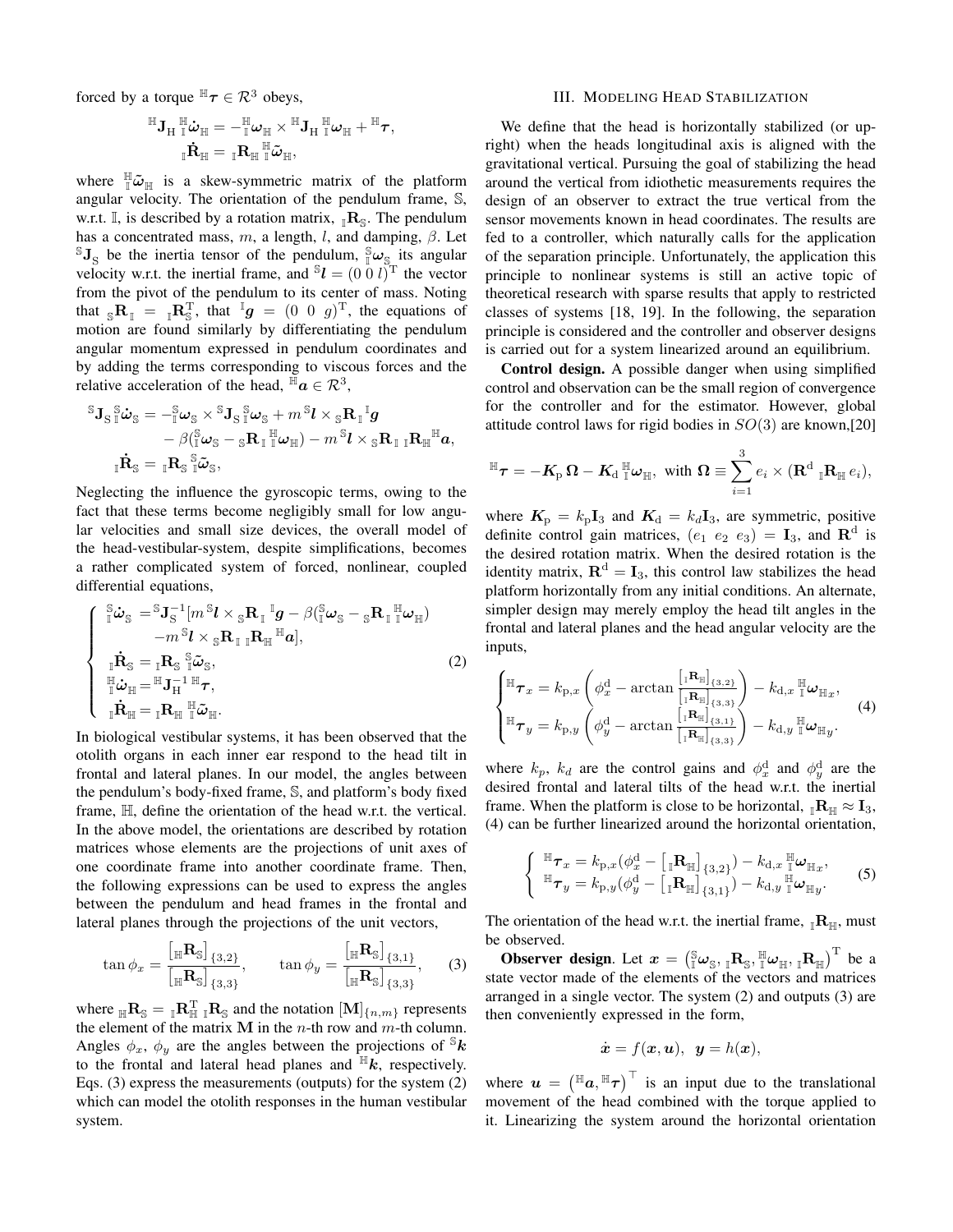

Fig. 2. A, Control diagram for simulation and experimental validations. B, Simulation results for Kalman filter for the cases of non-horizontal and horizontal head stabilization.



Experimental setup. A, Platform stabilization experiment. The base Fig.  $3$ . link of the gimbal mechanism was moved manually. The task of the controller was to stabilize the platform horizontally. **B**, Mechanical design.  $1 - \text{gimbal's}$ platform with inclinometer; 2 - rotational joint with encoder (frontal tilt); 3 - rotational joint with encoder (lateral tilt);  $4 - \text{MEMS}$  accelerometer;  $5$ actuator for frontal tilt;  $6 - \text{base link}$ ;  $7 - \text{actuator for lateral tilt}$ ;  $8 - \text{liquid}$ based inclinometer.

 $\mathbf{x}_0 = [(0, 0, 0), \mathbf{I}, (0, 0, 0), \mathbf{I}]^T$ , where the platform's rotation matrix is identity and the angular velocity zero,

$$
\dot{x} = Ax + Bu, \ \ y = C(x), \tag{6}
$$

with constant matrices,

$$
\mathbf{A} = \frac{\partial f}{\partial \mathbf{x}} \bigg|_{\begin{array}{l} \boldsymbol{x} = \boldsymbol{x}_0 \\ \mathbf{u} = 0 \end{array}}, \ \mathbf{B} = \frac{\partial f}{\partial \mathbf{u}} \bigg|_{\begin{array}{l} \boldsymbol{x} = \boldsymbol{x}_0 \\ \mathbf{u} = 0 \end{array}}, \ \mathbf{C} = \frac{\partial h}{\partial \mathbf{x}} \bigg|_{\begin{array}{l} \boldsymbol{x} = \boldsymbol{x}_0 \\ \mathbf{u} = 0 \end{array}}
$$

A linear state observer (Luenberger observer [21]) for the linearized system is of the following form:

$$
\dot{\hat{x}} = A\hat{x} + B\mathbf{u} + \mathbf{L}(\mathbf{y} - \mathbf{C}\hat{x}), \tag{7}
$$

where  $\hat{x}$  is the estimated state and L the observer gain matrix. We could employ a Kalman filter to estimate the state when the measurements are noisy. The observer gain,  $\bf{L}$ , in (7) is then replaced by a Kalman gain and standard design equations can be used.

#### **IV. RESULTS**

Simulation. The parameters of the verticality sensor were those of the model of type later in the experiments (Model 900,

Applied Geomechanics). For a critically damped sensor with a natural frequency of 10 Hz we get the following parameter values:  $\beta/(m^{8}l^{2}) = 126 \text{ N} \cdot \text{s/kg} \cdot \text{m}^{2}$  and  $g/\text{s}l = 3944 \frac{1}{s^{2}}$ with  $g = 9.81$  m/s<sup>2</sup>. The head inertia was taken to be  $J_{\rm H}$  = 0.0001 kg·m<sup>2</sup>. For simplicity, we present results for only one tilt value of the platform. In the simulation scenarios, the platform was accelerated at an oscillatory rate,  $\mathbb{H}_{\mathbf{a}} = [0, 3\sin(10t), 0]^{\text{T}}$ . A PD-regulator with control gains  $k_{\text{p}} = 1$  N/m/rad and  $k_{\text{d}} = 0.1$  N·s/m/rad was used. The platform initial orientation was set to 23°. The numerical integration of the system equations was performed with a 1 ms time-step. Fig. 2A shows a simplified diagram of the observer-based control system configuration which was used in simulations and experimental validation. Depending on the test scenario the head angular orientation was controlled based on direct sensor feedback or else based on estimated state feedback.

The head was accelerated while the controller tried to maintain the orientation of the head at  $60^{\circ}$  in the first case, Fig. 2B, and at  $0^{\circ}$  in the second case, Fig. 2D. The estimated head's pitch and angular velocity were fed back to the PDregulator. As the plots show, the actual tilt was greater than  $60^{\circ}$  which meant that the PD-regulator was receiving incorrect estimates of the state. This happened because of the approximation introduced by the linearization of the model around the horizontal orientation for the observer design. The estimation error was reduced from  $\approx 30^{\circ}$  to  $\approx 4^{\circ}$  when the platform was horizontally stabilized. When noise was introduced to the measurements (standard deviation of process noise 0.06° and measurement noise  $1^{\circ}$ ), tests with a Kalman filter showed similar performance. Moreover, uncertainty in model parameters values up to 10% did not affect performance.

**Experiment.** To test the proposed verticality estimation by the head stabilization strategy, we constructed a two degreesof-freedom (2-dof) gimbal mechanism which could be held in the hand as shown in Fig. 3A. Two motors (Maxon Model ECpowermax 22 mm, Faulhaber Model 024 SR) controlled the angular orientation of the platform. The mechanical details, Fig. 3B, show how the two motors acted to the axes of the gimbal via two capstan drives. The liquid-based inclinometer (model T900, Applied Geomechanics) provided two decoupled orientation measurements based on the degree of immersion of four electrodes in a liquid contained in a vial. The platform formed the distal link of the gimbal mechanism. The inclinometer was located near the center of rotation. The observation and control algorithms ran on a Gumstix computer with a sampling period of 5 ms. A MEMS-based 3-axis accelerometer (ST Microelectronics, Model LIS344ALH) was mounted on the platform in the vicinity of the inclinometer. Two potentiometers (US Digital Model MA3) were mounted on the gimbal axes for joint angle monitoring. They were not used for control.

The system dynamics were identified. The two drives were modeled as first order mass-damper system with an integrator. Pitch and roll rotations were identified independently from the response to step inputs. The orientation of the platform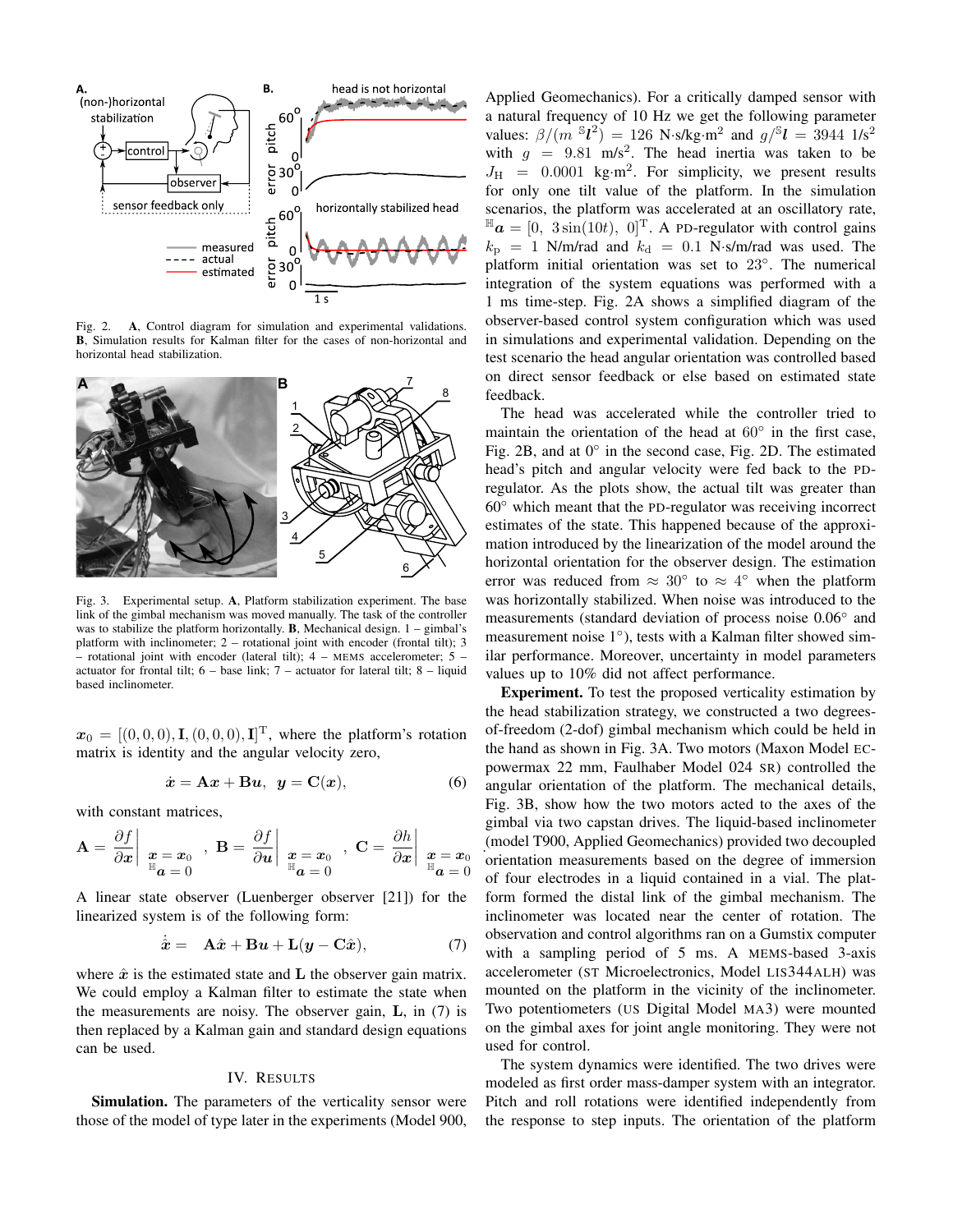

Experimental results. A: stabilization based on direct roll and pitch measurements from the inclinometer. B: stabilization based on the estimated Fig.  $4$ . head's orientation. The system was stable. C: head stabilization during horizontal acceleration based on direct inclinometer measurements (left panel) and based on state estimation (right panel).

was measured as an output. The dynamic model parameters were identified with the help of Matlab Identification Toolbox. For the pitch, the parameter values were: moment of inertia  $J_1 = 0.008$  kg·m<sup>2</sup>, damping  $b_1 = 1.35$  N·m·s. For the roll, the parameters were: moment of inertia  $J_2 = 0.0006$  kg·m<sup>2</sup>, damping  $b_2 = 0.137$  N·m·s. A second order system was used to model the inclinometer dynamics. During the experiments, the observer received measurements from the inclinometer and from the accelerometer.

**Experimental results.** We experimentally tested two cases: sensor-based direct feedback and observer-based feedback. The task of the controller was to stabilize the platform horizontally in spite of any random motions of the mechanism base link. The potentiometers monitored the angular orientation of the head with respect to the base link. When the head was horizontally stabilized their measurements provided the orientation of the base link with respect to the estimated gravitational vertical.

We first tested the case when stabilization was achieved by direct feedback of the pitch and roll measurements were fed to the PD-regulator. The base link was oscillated at a magnitude of  $40-50^\circ$ . Fig. 4A shows the results. The first row displays the time history of the inclinometer measurements as well as the joint angular measurements of the platform with respect to the base link. The inclinometer measurements lagged behind the angular measurements since the liquid in the capsule had slow dynamics. The platform became unstable. The second row of Fig. 4A shows the control input given by the PD-controllers.

In the observer-based stabilization test, the base link was again moved with  $40-50^{\circ}$  oscillations. Fig. 4B shows the estimated angular orientation of the platform. The tilt measurements from the inclinometer reached  $20^{\circ}$  and the system remained stable. The first row displays the time history of the inclinometer measurements, the platform angular measurements, and the estimated platform absolute pitch and roll angles. The second row shows the control inputs. The magnitude of the platform oscillations in absolute coordinates were significantly smaller than the magnitudes of the relative angular oscillations.

The system was then accelerated back-and-forth with an

acceleration of about  $2 \text{ m/s}^2$ . The results are shown in Fig. 4C, left panel. The first row shows the relative head orientation. The second row shows the acceleration of the head. The system quickly became unstable due to disturbed inclinometer measurements with large spontaneous oscillations. The accelerometer attached to the platform was strongly influenced by the movements and was not providing accurate information.

Fig. 4C, right panel, shows the results when the observer was used for head stabilization during acceleration. The head was linearly accelerated while the PD-regulator forced the platform to remain horizontal. The platform oscillated with a magnitude smaller than  $6^\circ$ , which was much smaller than in the first experiment. The accelerometer measurements were much less influenced.

## V. CONCLUSION

We performed simulations and experiments to study the head stabilization strategy that is universally observed in nature with a view to apply it in robotics. It was shown that this strategy could provide gravitational verticality estimates based on pure inertial measurements in a non-inertial frame. When an inertial platform is maintained horizontal by observation and feedback, the measurements respond to translational movements only and angular components are rejected. It therefore becomes straightforward to estimate the unknown linear acceleration by solving the dynamics equations of the sensing device. This result hinges on the applicability of the separation principle when the controller and the observer are designed independently. We surmise that this principle could apply because the head stabilization strategy linearized the closed loop system sufficiently.

In terms of application to robotics, the stabilization was effective even with simplified linear control, and results in dramatically improved verticality estimation. Locating IMU in a robot's head and implementing the head stabilization strategy has been recently demonstrated in several humanoid robots applications with a view to mimic human gaze stabilization behavior [22]; to improve gaze stabilization for visual tracking [23], and to efficiently coordinate the robot's body movement [23, 24]. Whereas some progress has been achieved in transferring anthropomorphic behaviors to humanoid robots,